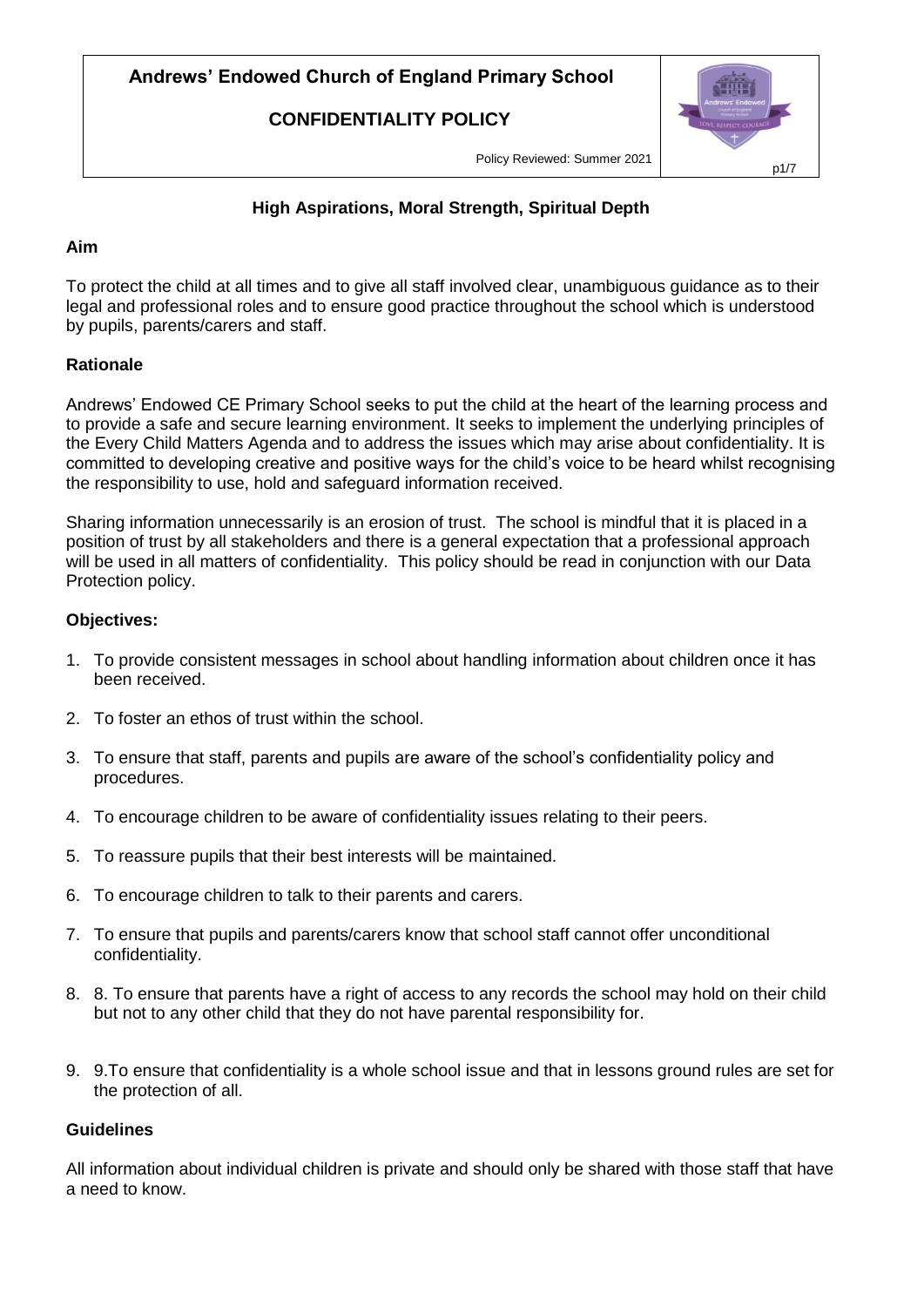## **CONFIDENTIALITY POLICY**



Policy Reviewed: Summer 2021

All social services, medical and personal information about a child should be held in a safe and secure place which cannot be accessed by individuals other than school staff.

The school continues to actively promotes a positive ethos and respect for the individual:

- a) There is clear guidance for the handling of child protection incidents. And all staff have regular training on child protection issues.
- b) There is clear guidance for procedures if a member of staff is accused of abuse.
- c) Staff are aware that effective sex and relationship education which brings an understanding of what is and is not acceptable in a relationship, can lead to disclosure of a child protection issue.
- d) Staff are aware of the need to handle all issues about different types of families in a sensitive manner.
- e) Any intolerance about gender, faith, race, culture or sexuality is unacceptable and should follow the schools discipline policy.
- f) Information collected for one purpose should not be used for another.

The school prides itself on good communication with parents and carers and staff are available to talk to both children and parents/carers about issues that are causing concern. The school encourages children to talk to parents/carers about issues causing them concern and may in some cases support the children to talk to their parents.

All children have a right to the same level of confidentiality irrespective of gender, race, religion, medical concerns and special educational needs. A lot of data is generated in schools by these categories but individual children should not be able to be identified.

Confidentiality is a whole school issue. Clear ground rules must be set for any classroom work such as circle time and other PSHE session dealing with sensitive issues such as sex and relationships and drugs.

All children, parents, staff members and governors must enjoy privacy from gossip. All matters are dealt with according to the school's procedures and out of the eye of the wider community. It is important that:-

- Staff do not discuss details of individual cases arising in staff meetings to any person without direct professional connection to and interest in the welfare and education of the individual concerned.
- No member of staff discusses an individual child's behaviour in the presence of another child in school.
- Staff do not enter into detailed discussion about a child's behaviour with other children or their parents.
- Governors do not divulge details about individuals (be they staff, families or individual children) to any person outside of the meeting.
- Parents in school, working as volunteers do not report cases of poor behaviour or pupil discipline to other parents in the school. This allows teachers to deal with such matters in line with school policy.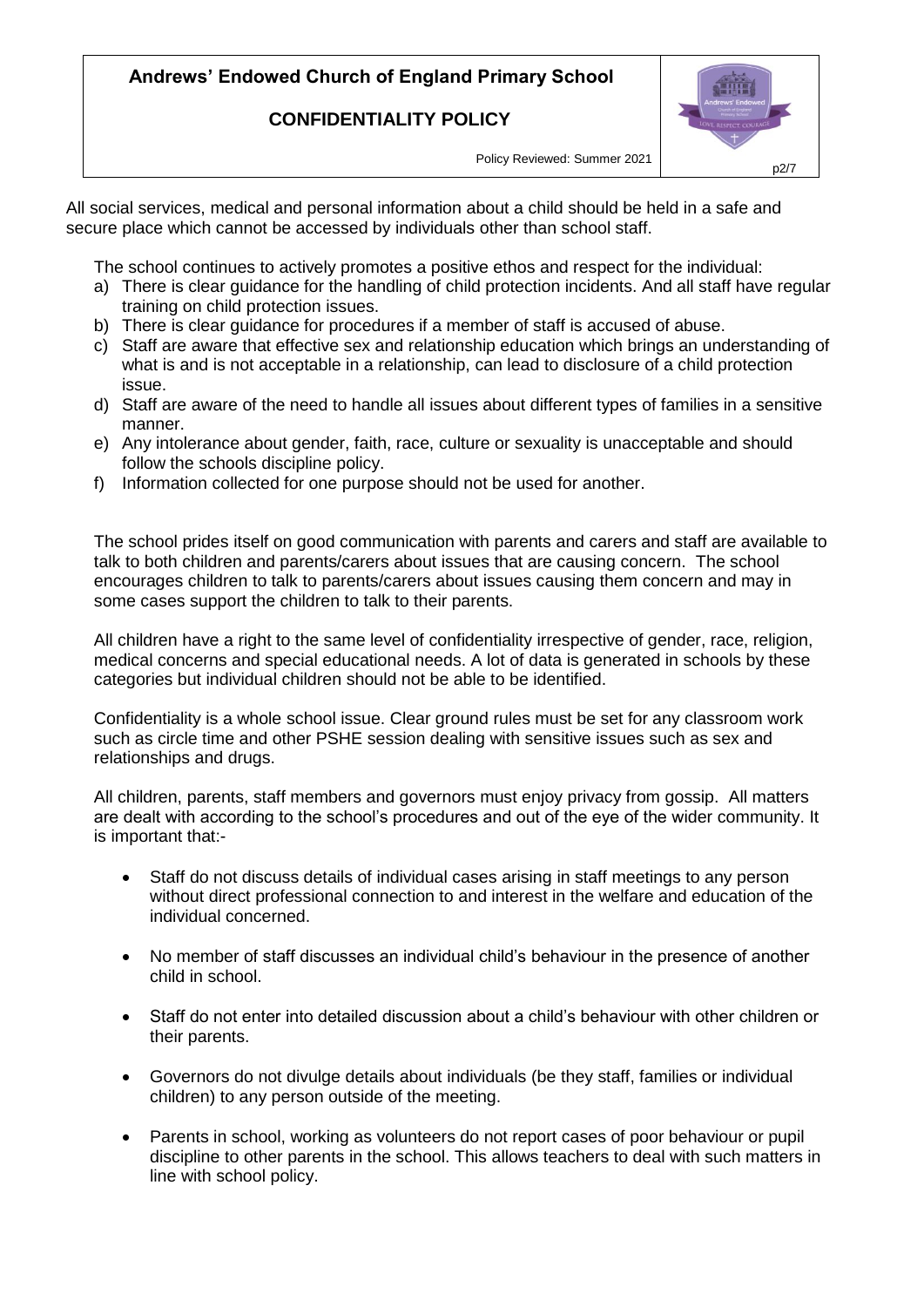### **CONFIDENTIALITY POLICY**



Policy Reviewed: Summer 2021

- At full Governing Body meetings and Committee meetings matters such as pupil exclusion, personnel issues and personal details of any member of the school community will be dealt with in the Headteacher's Report and noted to be confidential. This is not for the knowledge of persons outside the Governing Body meeting. Items of a confidential nature are minuted separately and minutes are not published.
- Staff performance management will be carried out privately. Targets for individuals, named lesson observation sheets and other performance data will be in the Headteacher's office.
- Matters of Child Protection are made known to staff on a need to know basis.
- It is important that class teachers and support staff are aware of some confidential matters in order to support individuals. These staff will respect the sensitivity of such cases and not divulge information to people unconnected professionally with the individual concerned.
- This policy is used with new staff as part of their induction.
- When volunteers, such as parents and friends of the school, are working in classes, they do not discuss any aspect of the teaching and learning, behaviour or class organisation outside the classroom.
- Volunteers and students are asked to read this policy, alongside a number of other school policies, before working in school. Volunteers and students are also required to enter into a written agreement with the school regarding confidentiality and conduct. This agreement is attached to the policy as Appendix 1.
- Staff, governors and parents are advised not to discuss school matters and issues on social networking sites but if issues arise to follow correct procedures within school.

#### **Other Professionals**

Health professionals are bound by their professional codes of conduct to maintain confidentiality when working in a one to one situation. When working in a classroom, they are bound by relevant school policies. In line with best practice guidance, like other school staff, they will seek to protect privacy and prevent inappropriate personal disclosures in a classroom setting, by negotiating ground rules and using distancing techniques.

Staff should be aware of children with medical needs. This information should be accessible to staff who need it but not on general view to other parents/carers and children. Logs of administration of medication to children should be kept secure and each child should have their own individual log.

In all other notes, briefing sheets etc a child should not be able to be identified. Addresses and telephone numbers of parents and children will not be passed on except in exceptional circumstances or to a receiving school.

Photographs of children should not be used without parents/carers permission especially in the press and internet. This is often a cultural issue of which the school needs to be aware. At no time should the child's name be used with a photograph so that they can be identified. The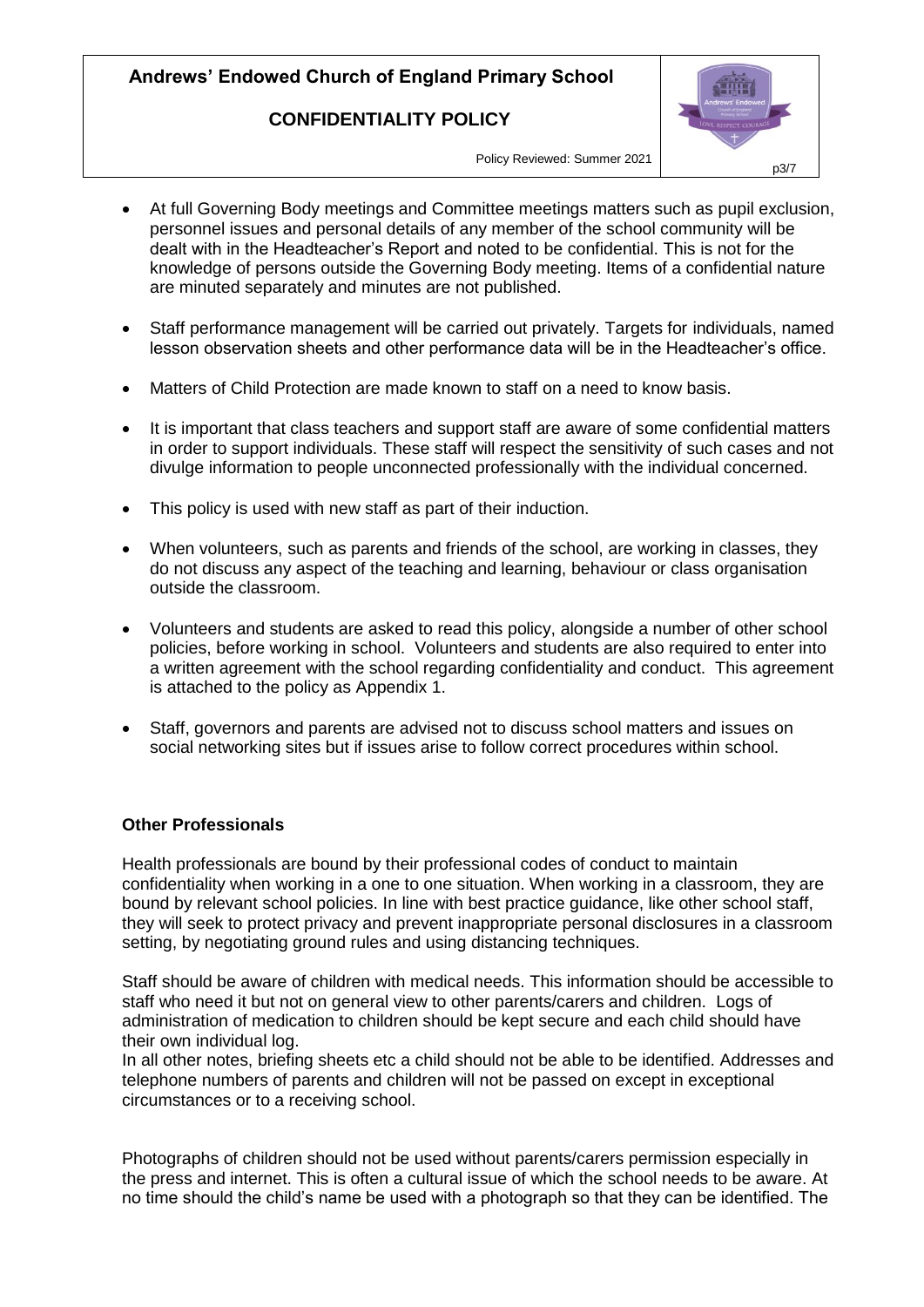## **CONFIDENTIALITY POLICY**



Policy Reviewed: Summer 2021

school gives clear guidance to parents about the use of cameras and videos during public school events.

Information about children will be shared with parents but only about their child. However parents should be aware that information about their child will be shared with the receiving school when they change school.

All personal information about children including social services records should be regarded as confidential. It should be clearly understood by those who have access to it, and whether those concerned have access to all, or only some of the information.

- Information regarding health reports such as speech therapy, medical reports, SEN reports, SEN minutes of meetings and social services minutes of meetings and reports will be circulated in envelopes and once read should be returned for secure filing.
- Logs of administration of medication to children should be kept secure and some children will have their own care plan.
- In all other notes, briefing sheets etc a child should not be able to be identified.
- Addresses and telephone numbers of parents and children will not be passed on except in exceptional circumstances or to a receiving school.

Governors need to be mindful that from time to time issues are discussed or brought to their attention about staff and children. All such papers should be marked as confidential. These confidential papers should be collected and destroyed. Governors must observe complete confidentiality when asked to do so by the governing body, especially in relation to matters concerning individual staff, pupils or parents. Although decisions reached at governors' meetings are normally made public through the minutes or otherwise, the discussions on which decisions are based should be regarded as confidential. Governors should exercise the highest degree of prudence when discussion of potentially contentious issues arises outside the governing body.

#### **Monitoring and Evaluation**

1. The policy will be reviewed as part of the school's monitoring cycle.

2. The PSHE scheme of work, Sex and Relationship policy and Drug Policy will enable identified opportunities to deliver aspects of this policy in specified year groups.

3. The Head teacher has responsibility for monitoring this policy.

#### **Conclusion**

Andrews' Endowed CE Primary School has a duty of care and responsibility towards pupils, parents/carers and staff. It also needs to work with a range of outside agencies and share information on a professional basis. The care and safety of the individual is the key issue behind this document.

It is important that practitioners understand when, why and how they should share information so that they can do so confidently and appropriately as part of their day-today practice.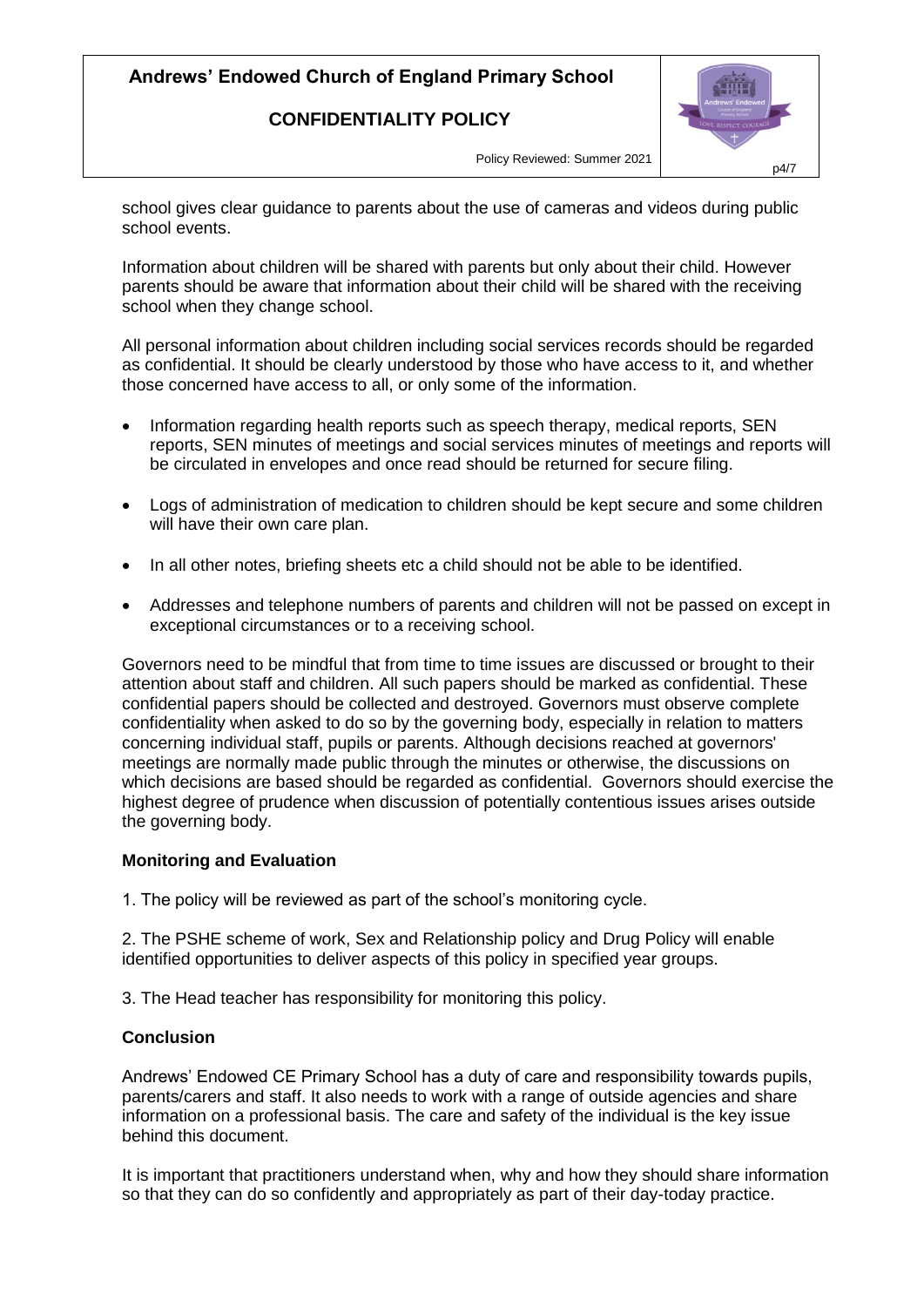## **CONFIDENTIALITY POLICY**



Policy Reviewed: Summer 2021

This policy should be read in conjunction with other school policies, including:

Staff Guidance for Avoidance of Allegations Child Protection and Safeguarding

This policy will be reviewed every three years.

## **Control Box**

| <b>Version</b>                                                                                                                                                                          |              | <b>Date/Effective from</b> | October 2021              |  |
|-----------------------------------------------------------------------------------------------------------------------------------------------------------------------------------------|--------------|----------------------------|---------------------------|--|
| <b>Author</b>                                                                                                                                                                           | Gemma Gundry | <b>Review Date</b>         | October 2024              |  |
|                                                                                                                                                                                         |              | <b>Responsibility</b>      | <b>Acting Headteacher</b> |  |
| <b>Associated Policies, Documents, Agencies:</b><br><b>Data Protection Policy</b><br>ICT - Staff Acceptable Use of<br><b>Staff Code of Conduct</b><br><b>School Social Media Policy</b> |              |                            |                           |  |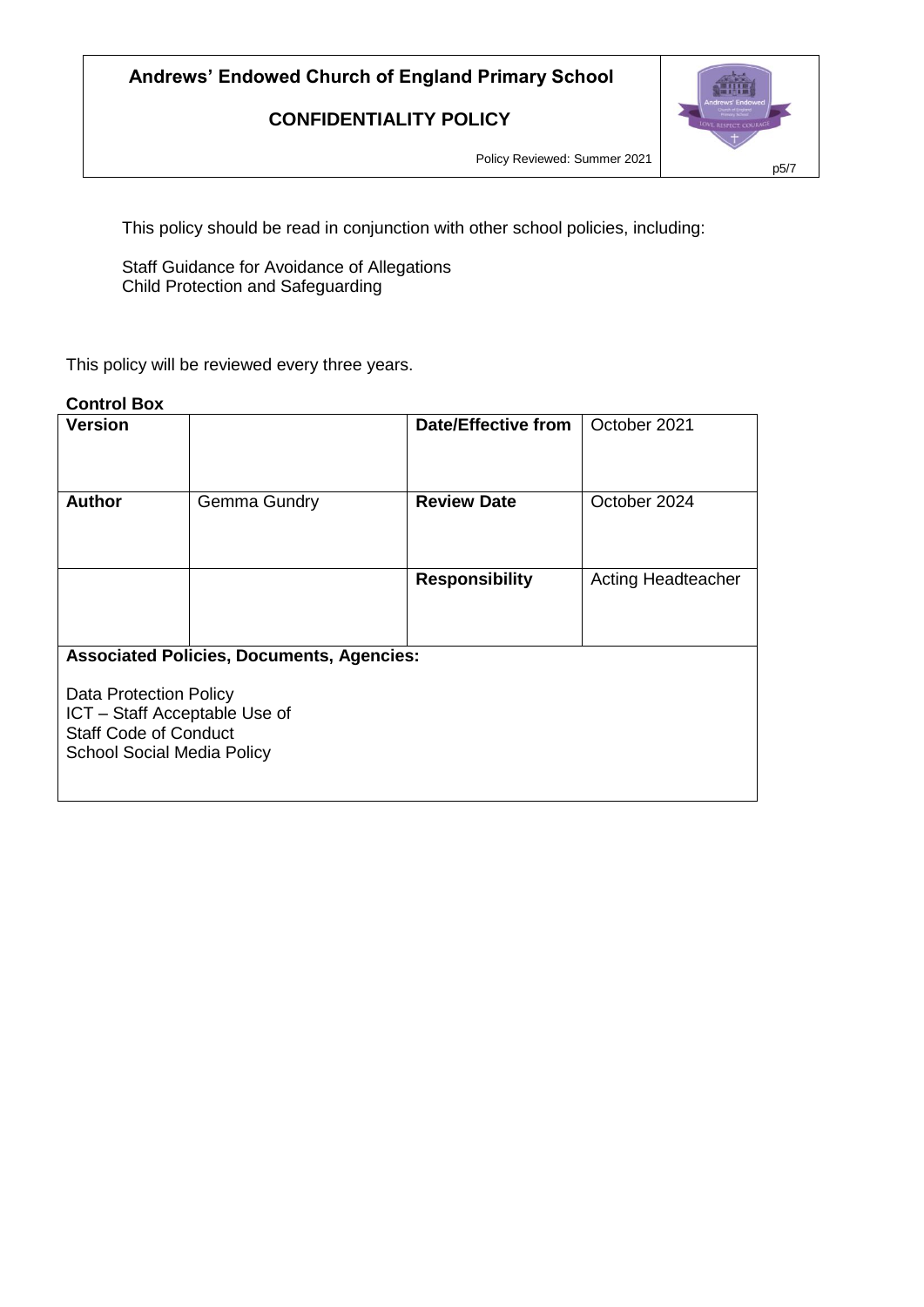## **CONFIDENTIALITY POLICY**



Policy Reviewed: Summer 2021

#### Appendix 1 - Parent Helper, Student and Volunteer Agreement

#### **Useful Things to know:**

**Parent Helpers, Students and Volunteers must agree:** 

To follow the expectations laid down in this document.

Not to look at or compare children's work, records or staff records

Not to share any information about a child, member of staff or the working practices of the school with anyone outside the school staff team

To respect the confidentiality and right to privacy of the staff team when using the staff room and other shared areas

#### **The Agreement**

Masona

Date.

I have read the Parent Helper, Student and Volunteer Agreement for Andrews' Endowed CE Primary School.

I acree to abide by the conditions of the Volunteer Agreement.

Fire Safety Evacuation If the fire alarm (loud, continuous bell) sounds while you are on the school premises, please leave the building immediately. Do not stop to collect belongings. If you are working with a group of children, escort them to the nearest exit, taking your lead from the staff around you. Exit the school by the nearest fire exit and assemble on the playground. Please report to a member of staff. Do not re-enter the building until authorised to do so.

Dress Code, Our staff dress code is smart-casual clothing that is appropriate for working around children. We do not wear jeans, or clothing with inappropriate logos. Please ensure that clothing will not be 'revealing' if you are leaning over or bending down.

Parking If you are visiting, we prefer you to park on the road where possible. If you need to use the staff car park, please be aware that vehicles are banned from using the driveway between 8.30 and 9.00 am and 3.15 and 3.45 pm. At all other times, if you are driving up, you need to drive extremely slowly and be aware of any pedestrians.

Safeguarding Safeguarding is everyone's responsibility. If you have any concerns about the wellbeing of a child in our school, please speak to our Designated Safeguarding Lead, Mrs Maria Lloyd. In her absence, please speak to our CPLO, Mrs Gemma Gundry. Mrs Julia Arthurs is the CPLO in the absence of both Mrs Lloyd and Mrs Gundry.



## **ANDREWS' ENDOWED CE PRIMARY SCHOOL**

**Parent Helper. Student and Volunteer** Agreement



#### **Welcome to Our School!**

Thank you for volunteering to help out at our school.

Volunteers make an invaluable contribution to the life of our school, and our children and staff really appreciate the opportunity to share their learning with you.

This agreement sets out what we expect of our volunteers. and what our volunteers can expect of us.